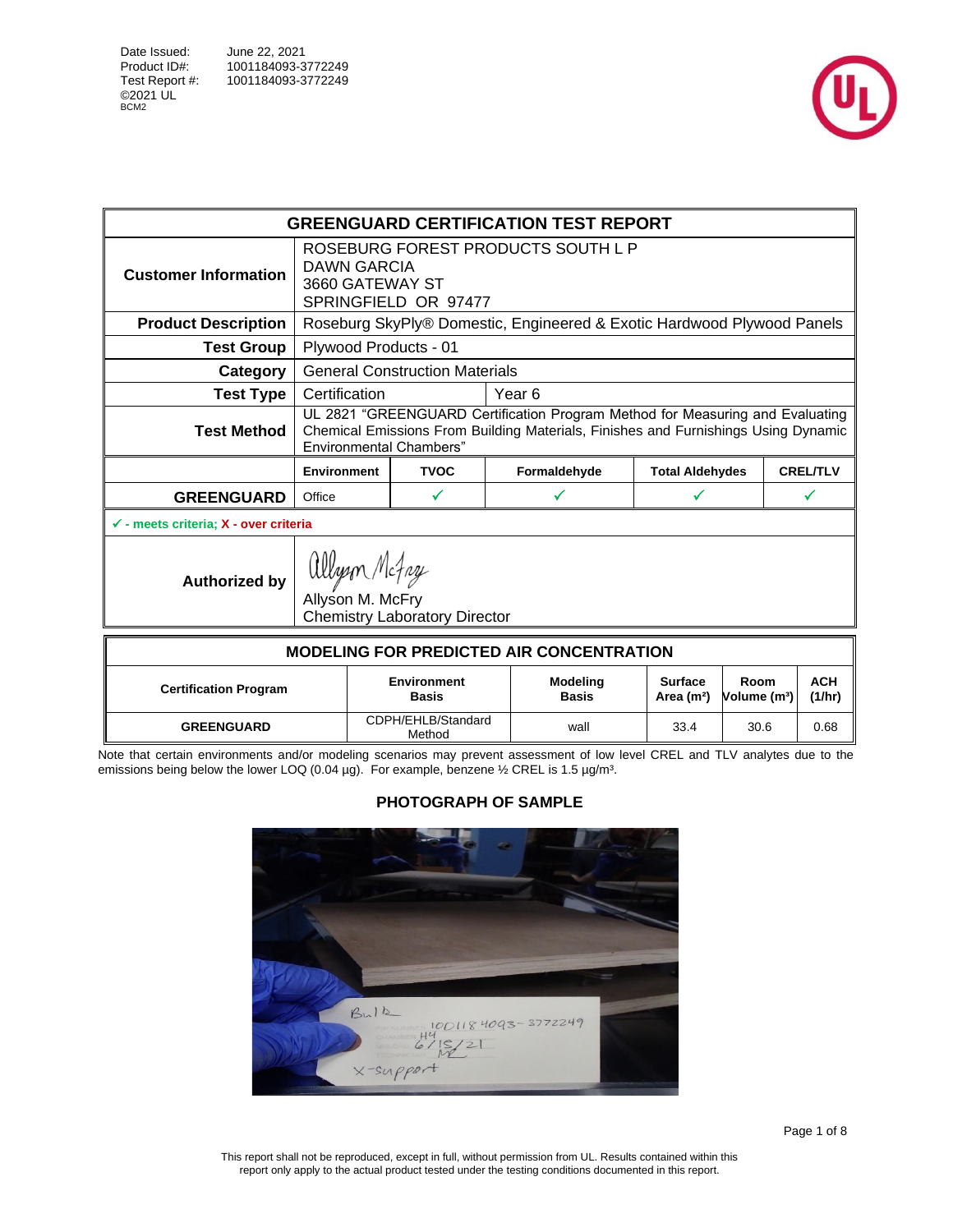#### **GREENGUARD RESULTS SUMMARY**

| <b>Product Description</b>                                                                                                                                                                                                                                                                                                                                                                                                                                                                                                 | Panels                       | Roseburg SkyPly® Domestic, Engineered & Exotic Hardwood Plywood |                                                |  |  |  |  |
|----------------------------------------------------------------------------------------------------------------------------------------------------------------------------------------------------------------------------------------------------------------------------------------------------------------------------------------------------------------------------------------------------------------------------------------------------------------------------------------------------------------------------|------------------------------|-----------------------------------------------------------------|------------------------------------------------|--|--|--|--|
| <b>GREENGUARD</b><br><b>Acceptable IAQ Criteria</b>                                                                                                                                                                                                                                                                                                                                                                                                                                                                        |                              | 168 Hour<br><b>Product Measurement</b>                          | <b>Product</b><br><b>Compliance</b><br>for IAQ |  |  |  |  |
| <b>TVOC<sup>a</sup></b>                                                                                                                                                                                                                                                                                                                                                                                                                                                                                                    | $\leq$ 0.5 mg/m <sup>3</sup> | $0.001$ mg/m <sup>3</sup>                                       | Yes                                            |  |  |  |  |
| Formaldehyde                                                                                                                                                                                                                                                                                                                                                                                                                                                                                                               | $\leq 0.05$ ppm              | $0.019$ ppm                                                     | Yes                                            |  |  |  |  |
| Total Aldehydes <sup>b</sup>                                                                                                                                                                                                                                                                                                                                                                                                                                                                                               | $\leq 0.10$ ppm              | $0.019$ ppm                                                     | Yes                                            |  |  |  |  |
| Individual VOCs                                                                                                                                                                                                                                                                                                                                                                                                                                                                                                            | all $\leq 1/10$ TLV          |                                                                 | Yes                                            |  |  |  |  |
| <sup>a</sup> "TVOC" is the sum of all VOCs measured via TD/GC/MS which elute between n-hexane (C <sub>6</sub> ) and n-hexadecane (C <sub>16</sub> ) quantified<br>using calibration to a toluene surrogate.<br><sup>b</sup> "Total Aldehydes" is the sum of all measured normal aldehydes from formaldehyde to nonanal, plus benzaldehyde. Heptanal<br>through nonanal are analyzed using TD/GC/MS. The remaining aldehydes are analyzed using HPL/UV methodology. All aldehydes<br>are quantified to authentic standards. |                              |                                                                 |                                                |  |  |  |  |

<sup>c</sup> All individual VOCs detected met the criteria of less than 1/10 the ACGIH established threshold limit values (TLVs).

#### **PROJECT DESCRIPTION**

This study was conducted using a UL Environment's GREENGUARD test method following the requirements of GREENGUARD Certification program. The product was monitored for emissions of total volatile organic compounds (TVOC), formaldehyde, target list aldehydes, and other individual volatile organic compounds (VOCs) over a 168 hour exposure period. These emissions were measured and the resultant air concentrations were determined for each of the potential pollutants. Determination of compliance is based on predicted air concentrations modeled using the GREENGUARD program room loading.

#### Report Outline:

| Table 1          | <b>Environmental Chamber Study Parameters</b>            |
|------------------|----------------------------------------------------------|
| Table 2          | <b>Emission Factors and Predicted Air Concentrations</b> |
| Table 3          | <b>Chamber Concentrations of Identified VOCs</b>         |
| Table 4          | <b>Emission Factors of Identified VOCs</b>               |
| Table 5          | <b>Chamber Concentrations of Target List Aldehydes</b>   |
| Table 6          | <b>Emission Factor of Target List Aldehydes</b>          |
| Table 7          | <b>Supplemental Emissions Information</b>                |
| Chain of Custody | <b>Chain of Custody</b>                                  |

Download more information regarding UL's technical references and resources, product evaluation methodologies information, quality control program, and environmental chamber evaluations from our website [click here](https://www.ul.com/offerings/greenguard-certification) or<https://www.ul.com/offerings/greenguard-certification>

<span id="page-1-0"></span>For RSD, Quality Assurance Report or other quality documents, [Request](mailto:LST.ULE.AQS%20Service%20Delivery%20%3cLST.ULE.AQSServiceDelivery@ul.com%3e;%20Schiller,%20Stephanie%20%3cStephanie.Schiller@ul.com%3e?subject=Request%20RSD,%20Quality%20Assurance%20Report%20or%20other%20quality%20documents) here or contact ULE.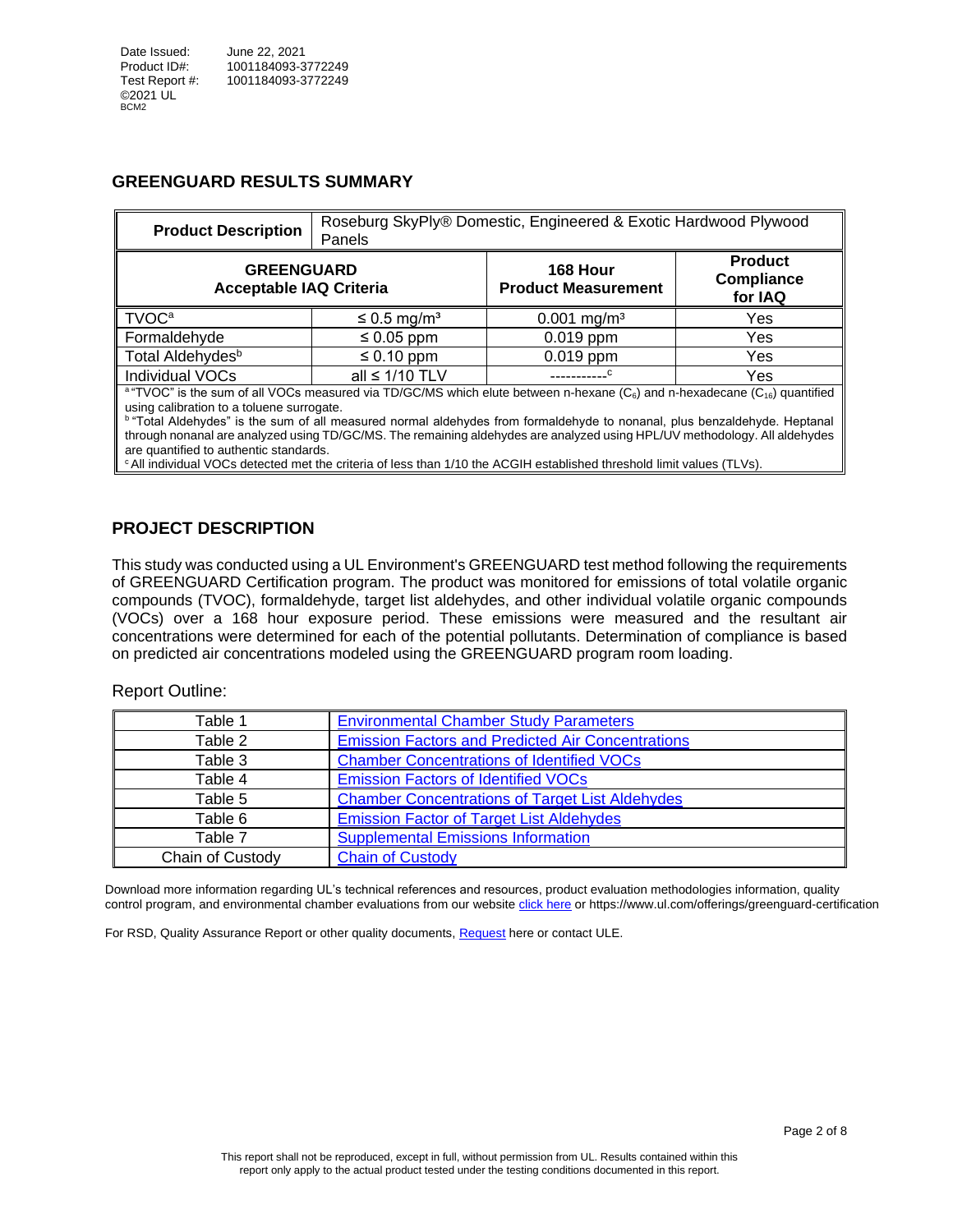|                                               | <b>ENVIRONMENTAL CHAMBER STUDY PARAMETERS</b>                                                                                                                                                                                                                                                                                                                                                                                                               |                              |                                     |  |
|-----------------------------------------------|-------------------------------------------------------------------------------------------------------------------------------------------------------------------------------------------------------------------------------------------------------------------------------------------------------------------------------------------------------------------------------------------------------------------------------------------------------------|------------------------------|-------------------------------------|--|
| <b>Product Description</b>                    | Roseburg SkyPly® Domestic, Engineered & Exotic Hardwood<br><b>Plywood Panels</b>                                                                                                                                                                                                                                                                                                                                                                            |                              |                                     |  |
| <b>Product Manufacture Date</b>               | May 27, 2021                                                                                                                                                                                                                                                                                                                                                                                                                                                |                              |                                     |  |
| <b>Product Collection Date</b>                | May 27, 2021                                                                                                                                                                                                                                                                                                                                                                                                                                                |                              |                                     |  |
| <b>Product Shipping Date</b>                  | May 27, 2021                                                                                                                                                                                                                                                                                                                                                                                                                                                |                              |                                     |  |
| Date Received                                 | June 3, 2021                                                                                                                                                                                                                                                                                                                                                                                                                                                |                              |                                     |  |
| <b>Test Description</b>                       | The product was received by UL Environment as packaged and<br>shipped by the customer. The package was visually inspected and<br>stored in a controlled environment immediately following sample<br>check-in. Just prior to loading, the product was unpackaged and<br>prepared for the required loading to expose the finished surfaces only.<br>The sample was placed inside the environmental chamber and tested<br>according to the specified protocol. |                              |                                     |  |
| <b>Test Period</b>                            | June 8, 2021 - June 15, 2021                                                                                                                                                                                                                                                                                                                                                                                                                                |                              |                                     |  |
| Area                                          | two-sided area = $0.1836$ m <sup>2</sup>                                                                                                                                                                                                                                                                                                                                                                                                                    |                              |                                     |  |
| <b>Environmental Chamber ID</b><br>and Volume | SH4 - 0.0870 m <sup>3</sup>                                                                                                                                                                                                                                                                                                                                                                                                                                 |                              |                                     |  |
| <b>Product Loading</b>                        | $2.11 \text{ m}^2/\text{m}^3$                                                                                                                                                                                                                                                                                                                                                                                                                               |                              |                                     |  |
| <b>Test Conditions</b>                        | $1.00 \pm 0.05$ ACH<br>50% RH $\pm$ 5% RH<br>22.7°C - 23.6°C                                                                                                                                                                                                                                                                                                                                                                                                |                              |                                     |  |
| *Accredited Laboratory Locations              | <b>Testing Laboratory</b>                                                                                                                                                                                                                                                                                                                                                                                                                                   | <b>Analytical Laboratory</b> | <b>Technical Reporting Location</b> |  |
|                                               | ULE - Marietta                                                                                                                                                                                                                                                                                                                                                                                                                                              | ULE - Marietta               | ULE - Marietta                      |  |

The temperature range specification is  $23^{\circ}$ C ± 1°. The actual temperature range listed above may vary slightly. If the range is outside this specification, data was reviewed to ensure a negative impact did not occur.

|                                                                                                                                                                                   | *Accredited Laboratory Locations                                                                                                                  |  |  |  |
|-----------------------------------------------------------------------------------------------------------------------------------------------------------------------------------|---------------------------------------------------------------------------------------------------------------------------------------------------|--|--|--|
| Location                                                                                                                                                                          | <b>Address</b>                                                                                                                                    |  |  |  |
| <b>UL Environment</b><br>ULE - Marietta<br>2211 Newmarket Parkway, Marietta, GA 30067-9399 USA                                                                                    |                                                                                                                                                   |  |  |  |
| UL Verification Services (Guangzhou)<br>1-3F & Room 501, Building 2 (R&D Center A1), No. 25, South Huanshi Avenue,<br>ULE - Guangzhou<br>Nansha District, Guangzhou 511458, China |                                                                                                                                                   |  |  |  |
| ULE - Cabiate                                                                                                                                                                     | UL International Italia S.r.I<br>ATTN: IAQ Laboratory<br>Via Europa, 9, I - 22060 - Cabiate (Como), Italia                                        |  |  |  |
| ULE - Vietnam                                                                                                                                                                     | UL VS (VIET NAM) CO. LTD., Lot C5, Conurbation 2, Street K1, Cat Lai Industrial Zone, Thanh<br>My Loi Ward, District 2, Ho Chi Minh City, Vietnam |  |  |  |
| UL - Shimadzu I                                                                                                                                                                   | Shimadzu Techno-Research, Inc.<br>1, Nishinokyo-Shimoaicho<br>Nakagyo-ku, Kyoto 604-8436 Japan                                                    |  |  |  |
| KCL .                                                                                                                                                                             | Korea Conformity Laboratories<br>#805, I-Valley, 149 Gongdan-ro<br>Gunpo-si, Gyeonggi-do, 15849 Korea                                             |  |  |  |
| Servaco                                                                                                                                                                           | Servaco Product Testing N.V.<br>Boertang 200<br>2400 MOL Belgium                                                                                  |  |  |  |

This test is accredited and meets the requirements of ISO/IEC 17025 as verified by ANSI National Accreditation Board. Refer to certificate and scope of accreditation AT-1297.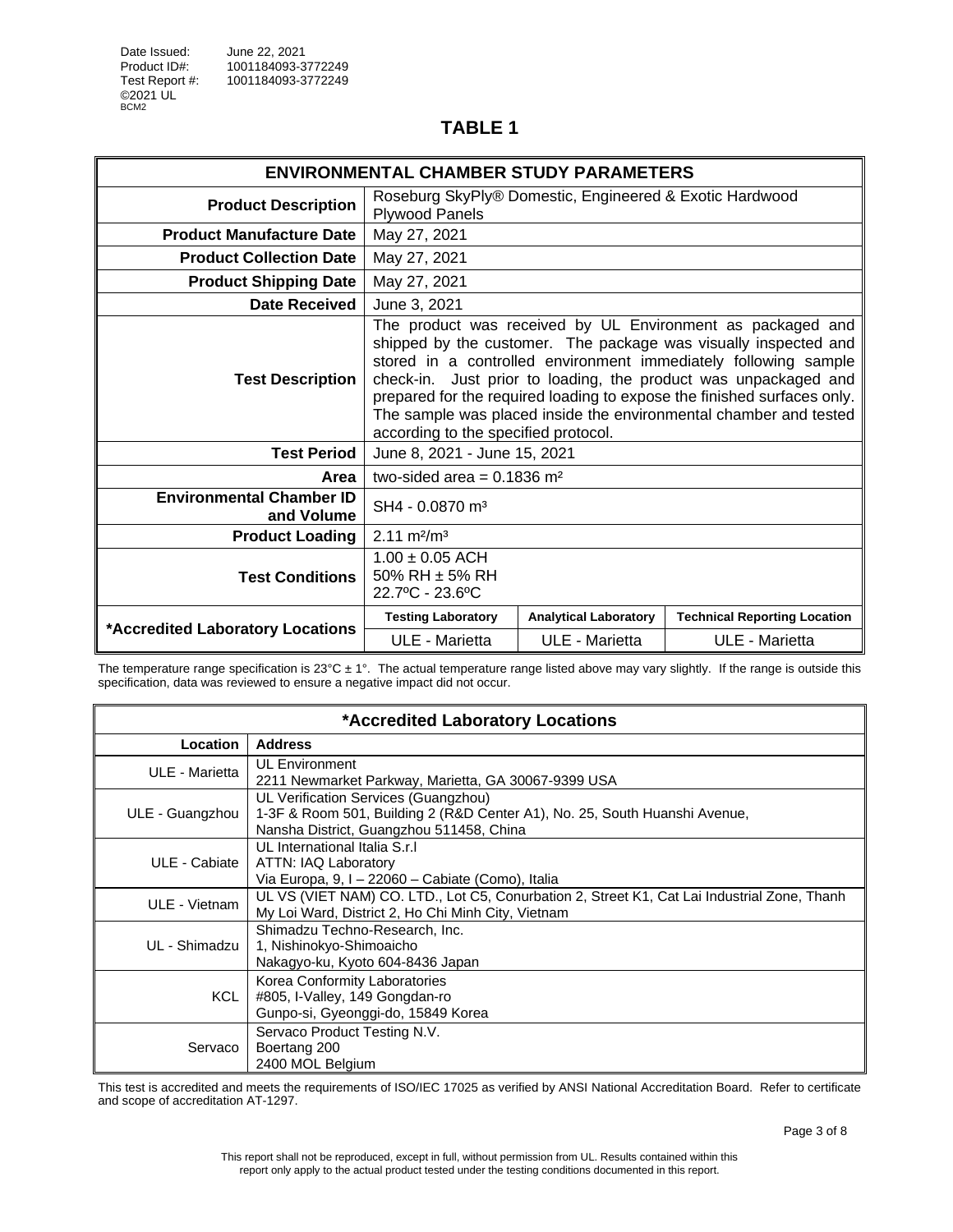<span id="page-3-0"></span>

| <b>Product Description</b>       | Roseburg SkyPly® Domestic, Engineered & Exotic Hardwood Plywood Panels                             |  |                                                      |  |                        |                                                                   |  |
|----------------------------------|----------------------------------------------------------------------------------------------------|--|------------------------------------------------------|--|------------------------|-------------------------------------------------------------------|--|
|                                  | <b>TVOC CHAMBER CONCENTRATIONS, EMISSION FACTORS</b><br>AND PREDICTED AIR CONCENTRATIONS           |  |                                                      |  |                        |                                                                   |  |
| <b>Elapsed Exposure</b><br>Hour* | Chamber<br><b>Concentration</b><br>$\mu$ g/m <sup>3</sup>                                          |  | <b>Emission Factor</b><br>$\mu$ g/m <sup>2</sup> ·hr |  |                        | <b>Predicted Air</b><br>Concentration**<br>$\mu$ g/m <sup>3</sup> |  |
| 0 (Background)                   | <b>BQL</b>                                                                                         |  | <b>BQL</b>                                           |  |                        | ---                                                               |  |
| 6                                | 35.2                                                                                               |  | 16.7                                                 |  |                        | 27                                                                |  |
| $\overline{24}$                  | 16.2                                                                                               |  | 7.6                                                  |  |                        | 12                                                                |  |
| 48                               | 9.4                                                                                                |  | 4.4                                                  |  |                        | 8                                                                 |  |
| 72                               | 7.1                                                                                                |  | 3.3                                                  |  |                        | 5                                                                 |  |
| 96                               | 4.2                                                                                                |  | 2.0                                                  |  |                        | $\overline{3}$                                                    |  |
| 168                              | $\overline{2.4}$                                                                                   |  | $\overline{1.1}$                                     |  |                        | 1                                                                 |  |
|                                  | 1 <sup>st</sup> Order Exponential Decay Constant = $k_T$ = 0.018                                   |  |                                                      |  |                        |                                                                   |  |
|                                  | FORMALDEHYDE CHAMBER CONCENTRATIONS, EMISSION FACTORS<br>AND PREDICTED AIR CONCENTRATIONS          |  |                                                      |  |                        |                                                                   |  |
| <b>Elapsed Exposure</b>          | Chamber                                                                                            |  | <b>Emission Factor</b>                               |  |                        | <b>Predicted Air Concentration**</b>                              |  |
| Hour*                            | <b>Concentration</b><br>$\mu$ g/m <sup>3</sup>                                                     |  | $\mu$ g/m <sup>2</sup> ·hr                           |  | $\mu$ g/m <sup>3</sup> | ppm                                                               |  |
| 0 (Background)                   | <b>BQL</b>                                                                                         |  | <b>BQL</b>                                           |  | ---                    | ---                                                               |  |
| 6                                | 61.5                                                                                               |  | 29.1                                                 |  | $\overline{47}$        | 0.038                                                             |  |
| 24                               | 43.1                                                                                               |  | 20.4                                                 |  | 33                     | 0.027                                                             |  |
| 48                               | 41.3                                                                                               |  | 19.6                                                 |  | 31                     | 0.026                                                             |  |
| $\overline{72}$                  | 38.6                                                                                               |  | 18.3                                                 |  | 30                     | 0.024                                                             |  |
| 96                               | 37.0                                                                                               |  | 17.5                                                 |  | 28                     | 0.023                                                             |  |
| 168                              | 30.7                                                                                               |  | 14.5                                                 |  | 24                     | 0.019                                                             |  |
|                                  | 1 <sup>st</sup> Order Exponential Decay Constant = $k_F = 0.002$                                   |  |                                                      |  |                        |                                                                   |  |
|                                  | TARGET LIST ALDEHYDES CHAMBER CONCENTRATIONS, EMISSION FACTORS<br>AND PREDICTED AIR CONCENTRATIONS |  |                                                      |  |                        |                                                                   |  |
| <b>Elapsed Exposure</b>          | <b>Chamber</b>                                                                                     |  | <b>Emission Factor</b>                               |  |                        | <b>Predicted Air Concentration**</b>                              |  |
| Hour*                            | <b>Concentration</b><br>$\mu$ g/m <sup>3</sup>                                                     |  | $\mu$ g/m <sup>2</sup> ·hr                           |  | $\mu$ g/m <sup>3</sup> | ppm                                                               |  |
| 0 (Background)                   | <b>BQL</b>                                                                                         |  | <b>BQL</b>                                           |  | $\overline{a}$         | $\overline{a}$                                                    |  |
| 6                                | 71.1                                                                                               |  | 33.7                                                 |  | 54                     | 0.041                                                             |  |
| 24                               | 43.1                                                                                               |  | 20.4                                                 |  | 33                     | 0.027                                                             |  |
| 48                               | 41.3                                                                                               |  | 19.6                                                 |  | 31                     | 0.026                                                             |  |
| 72                               | 38.6                                                                                               |  | 18.3                                                 |  | 30                     | 0.024                                                             |  |
| 96                               | 37.0                                                                                               |  | 17.5                                                 |  | 28                     | 0.023                                                             |  |
| 168                              | 30.7                                                                                               |  | 14.5                                                 |  | 24                     | 0.019                                                             |  |
|                                  | 1 <sup>st</sup> Order Exponential Decay Constant = $k_A$ = 0.002                                   |  |                                                      |  |                        |                                                                   |  |

\*Exposure hours are nominal  $(\pm 1$  hour).

BQL = Below quantifiable level of 0.04 μg based on a standard 18 L air collection volume for VOCs and 0.1 µg based on a standard 45 L air collection volume for aldehydes.

\*\*Predicted Air Concentrations are based on GREENGUARD modeling predicted concentration parameters. For more information click [here.](#page-0-0)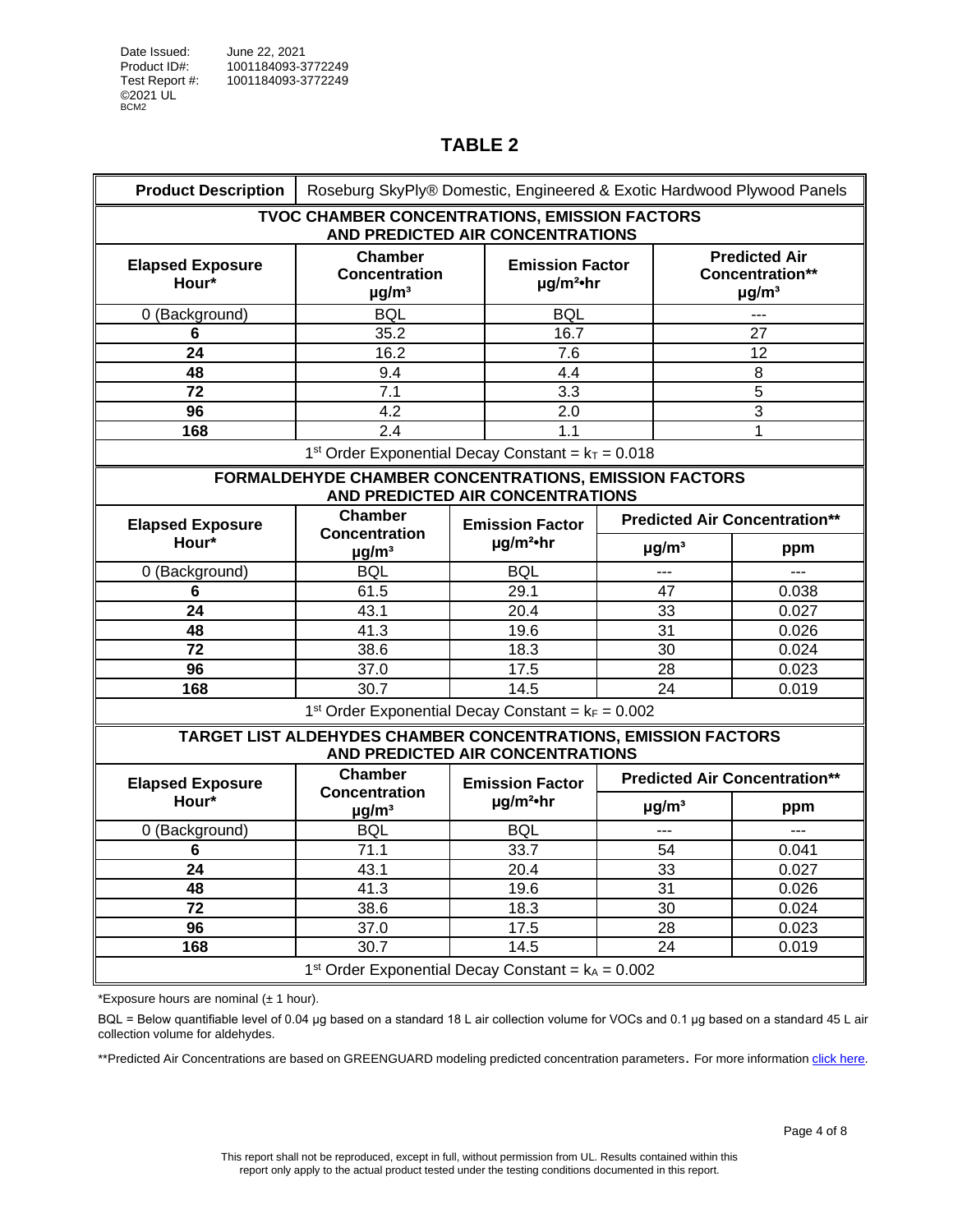<span id="page-4-0"></span>

| Roseburg SkyPly® Domestic, Engineered & Exotic Hardwood Plywood Panels<br><b>Product Description</b> |                                                                                   |                                                    |            |      |                                            |     |     |     |     |
|------------------------------------------------------------------------------------------------------|-----------------------------------------------------------------------------------|----------------------------------------------------|------------|------|--------------------------------------------|-----|-----|-----|-----|
|                                                                                                      | <b>CHAMBER CONCENTRATIONS OF IDENTIFIED INDIVIDUAL VOLATILE ORGANIC COMPOUNDS</b> |                                                    |            |      |                                            |     |     |     |     |
| <b>CAS</b>                                                                                           |                                                                                   |                                                    |            |      | Elapsed Exposure Hour (µg/m <sup>3</sup> ) |     |     |     |     |
| <b>Number</b>                                                                                        |                                                                                   | Compound                                           | 0<br>(BG)  | 6    | 24                                         | 48  | 72  | 96  | 168 |
| 104-76-7                                                                                             |                                                                                   | 1-Hexanol, 2-ethyl <sup>†</sup>                    | <b>BQL</b> | 20.9 | 9.3                                        | 6.6 | 4.9 | 4.2 | 2.4 |
| 108-88-3                                                                                             |                                                                                   | Toluene (Methylbenzene)                            | <b>BQL</b> | 8.4  | 4.3                                        | 2.8 | 2.2 |     |     |
| 64-19-7                                                                                              | Acetic acid                                                                       |                                                    | <b>BQL</b> | 5.9  | 4.8                                        | 3.0 | 3.2 | 2.5 | 2.2 |
| 79-09-4                                                                                              |                                                                                   | Propanoic acid                                     | <b>BQL</b> | 3.4  | 2.6                                        |     |     |     |     |
| 25265-77-4                                                                                           |                                                                                   | 2,2,4-Trimethyl-1,3-pentanediol<br>monoisobutyrate | <b>BQL</b> | 2.5  |                                            |     |     |     |     |
| 107-98-2                                                                                             |                                                                                   | 2-Propanol, 1-methoxy-* <sup>†</sup>               | <b>BQL</b> | 2.4  |                                            |     |     |     |     |

# **TABLE 4**

<span id="page-4-1"></span>

| <b>Product Description</b> |                                                                             | Roseburg SkyPly® Domestic, Engineered & Exotic Hardwood Plywood Panels |     |     |                                               |     |     |     |  |
|----------------------------|-----------------------------------------------------------------------------|------------------------------------------------------------------------|-----|-----|-----------------------------------------------|-----|-----|-----|--|
|                            | <b>EMISSION FACTORS OF IDENTIFIED INDIVIDUAL VOLATILE ORGANIC COMPOUNDS</b> |                                                                        |     |     |                                               |     |     |     |  |
| <b>CAS</b>                 |                                                                             |                                                                        |     |     | Elapsed Exposure Hour (µg/m <sup>2</sup> ·hr) |     |     |     |  |
| <b>Number</b>              |                                                                             | Compound                                                               | 6   | 24  | 48                                            | 72  | 96  | 168 |  |
| 104-76-7                   |                                                                             | 1-Hexanol, 2-ethyl <sup>†</sup>                                        | 9.9 | 4.4 | 3.1                                           | 2.3 | 2.0 | 1.1 |  |
| 108-88-3                   |                                                                             | Toluene (Methylbenzene)                                                | 4.0 | 2.0 | 1.3                                           | 1.0 |     |     |  |
| 64-19-7                    | Acetic acid                                                                 |                                                                        | 2.8 | 2.3 | 1.4                                           | 1.5 | 1.2 | 1.1 |  |
| 79-09-4                    | Propanoic acid                                                              |                                                                        | 1.6 | 1.2 |                                               |     |     |     |  |
| 25265-77-4                 | monoisobutyrate                                                             | 2,2,4-Trimethyl-1,3-pentanediol                                        | 1.2 |     |                                               |     |     |     |  |
| 107-98-2                   |                                                                             | 2-Propanol, 1-methoxy-* <sup>†</sup>                                   | 1.1 |     |                                               |     |     |     |  |

\*Indicates NIST/EPA/NIH best library match only based on retention time and mass spectral characteristics. †Denotes quantified using multipoint authentic standard curve. Other VOCs quantified relative to toluene. Quantifiable level is 0.04 μg based on a standard 18 L air collection volume.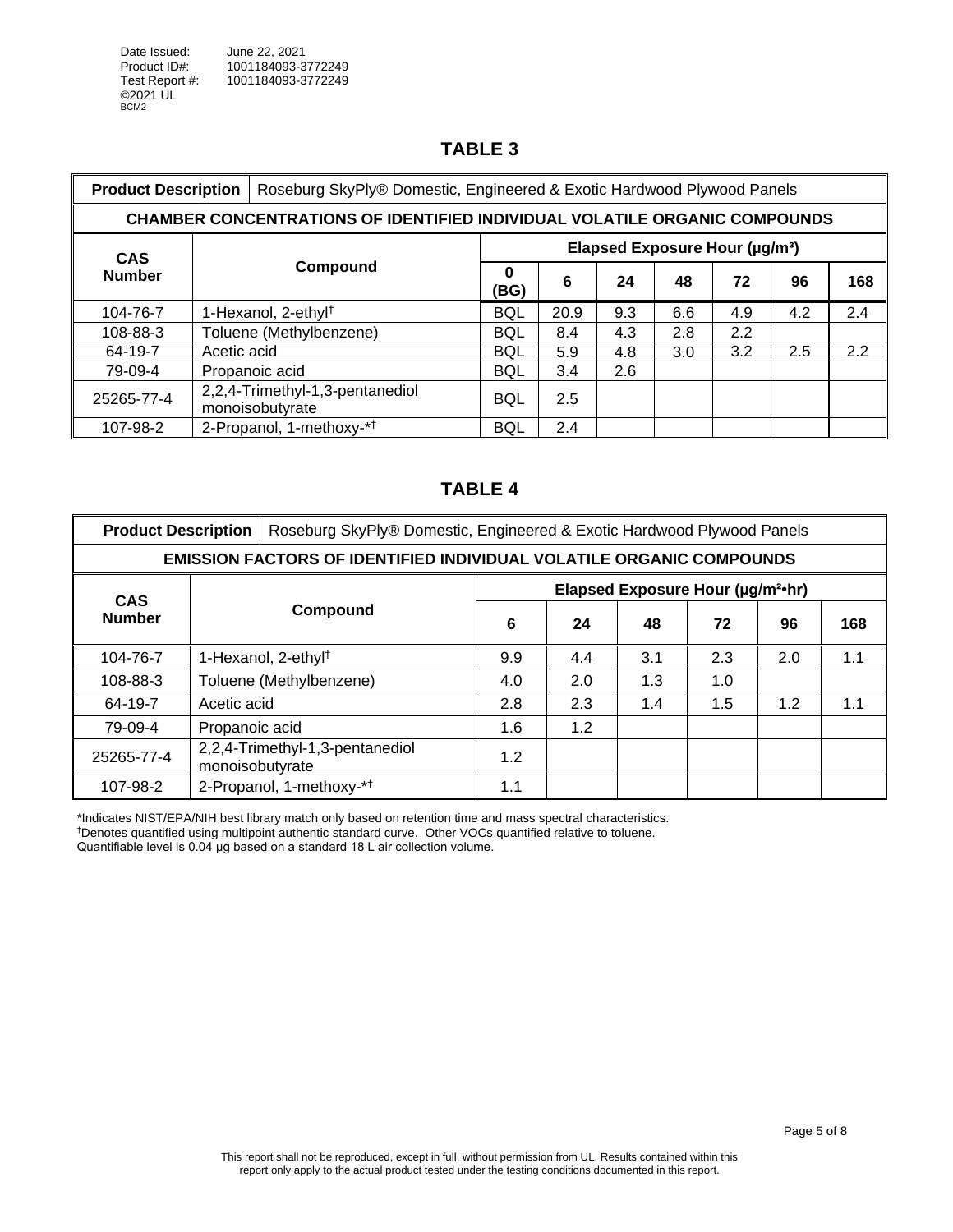<span id="page-5-0"></span>

| Roseburg SkyPly® Domestic, Engineered & Exotic Hardwood Plywood Panels<br><b>Product Description</b> |                                                        |                                  |            |      |                                            |      |      |      |      |
|------------------------------------------------------------------------------------------------------|--------------------------------------------------------|----------------------------------|------------|------|--------------------------------------------|------|------|------|------|
|                                                                                                      | <b>CHAMBER CONCENTRATIONS OF TARGET LIST ALDEHYDES</b> |                                  |            |      |                                            |      |      |      |      |
| <b>CAS</b>                                                                                           |                                                        |                                  |            |      | Elapsed Exposure Hour (µg/m <sup>3</sup> ) |      |      |      |      |
| <b>Number</b>                                                                                        |                                                        | Compound                         | 0<br>(BG)  | 6    | 24                                         | 48   | 72   | 96   | 168  |
| 4170-30-3                                                                                            | 2-Butenal                                              |                                  | BQL        |      |                                            |      |      |      |      |
| 75-07-0                                                                                              | Acetaldehyde                                           |                                  | BQL        | 5.6  |                                            |      |      |      |      |
| 100-52-7                                                                                             | Benzaldehyde                                           |                                  | <b>BQL</b> |      |                                            |      |      |      |      |
| 5779-94-2                                                                                            | Benzaldehyde, 2,5-dimethyl                             |                                  | <b>BQL</b> |      |                                            |      |      |      |      |
| 529-20-4                                                                                             | Benzaldehyde, 2-methyl                                 |                                  | <b>BQL</b> |      |                                            |      |      |      |      |
| $620 - 23 - 5/$<br>104-87-0                                                                          |                                                        | Benzaldehyde, 3- and/or 4-methyl | <b>BQL</b> |      |                                            |      |      |      |      |
| 123-72-8                                                                                             | <b>Butanal</b>                                         |                                  | <b>BQL</b> |      |                                            |      |      |      |      |
| 590-86-3                                                                                             | Butanal, 3-methyl                                      |                                  | <b>BQL</b> |      |                                            |      |      |      |      |
| $50-00-0$                                                                                            | Formaldehyde                                           |                                  | BQL        | 61.5 | 43.1                                       | 41.3 | 38.6 | 37.0 | 30.7 |
| 66-25-1                                                                                              | Hexanal                                                |                                  | BQL        | 4.0  |                                            |      |      |      |      |
| 110-62-3                                                                                             | Pentanal                                               |                                  | BQL        |      |                                            |      |      |      |      |
| 123-38-6                                                                                             | Propanal                                               |                                  | <b>BQL</b> |      |                                            |      |      |      |      |

# **TABLE 6**

<span id="page-5-1"></span>

| <b>Product Description</b>  |                                                  | Roseburg SkyPly® Domestic, Engineered & Exotic Hardwood Plywood Panels |                                  |      |      |      |      |      |
|-----------------------------|--------------------------------------------------|------------------------------------------------------------------------|----------------------------------|------|------|------|------|------|
|                             | <b>EMISSION FACTORS OF TARGET LIST ALDEHYDES</b> |                                                                        |                                  |      |      |      |      |      |
| <b>CAS</b>                  |                                                  | Elapsed Exposure Hour (µg/m <sup>2</sup> ·hr)<br>Compound              |                                  |      |      |      |      |      |
| <b>Number</b>               |                                                  |                                                                        | 6<br>24<br>48<br>72<br>96<br>2.7 |      |      |      |      | 168  |
| 4170-30-3                   | 2-Butenal                                        |                                                                        |                                  |      |      |      |      |      |
| 75-07-0                     | Acetaldehyde                                     |                                                                        |                                  |      |      |      |      |      |
| 100-52-7                    | Benzaldehyde                                     |                                                                        |                                  |      |      |      |      |      |
| 5779-94-2                   | Benzaldehyde, 2,5-dimethyl                       |                                                                        |                                  |      |      |      |      |      |
| 529-20-4                    |                                                  | Benzaldehyde, 2-methyl                                                 |                                  |      |      |      |      |      |
| $620 - 23 - 5/$<br>104-87-0 |                                                  | Benzaldehyde, 3- and/or 4-methyl                                       |                                  |      |      |      |      |      |
| 123-72-8                    | <b>Butanal</b>                                   |                                                                        |                                  |      |      |      |      |      |
| 590-86-3                    | Butanal, 3-methyl                                |                                                                        |                                  |      |      |      |      |      |
| $50-00-0$                   | Formaldehyde                                     |                                                                        | 29.1                             | 20.4 | 19.6 | 18.3 | 17.5 | 14.5 |
| 66-25-1                     | Hexanal                                          |                                                                        | 1.9                              |      |      |      |      |      |
| $110 - 62 - 3$              | Pentanal                                         |                                                                        |                                  |      |      |      |      |      |
| 123-38-6                    | Propanal                                         |                                                                        |                                  |      |      |      |      |      |

Quantifiable level is 0.1 µg is based on a standard 45 L air collection volume.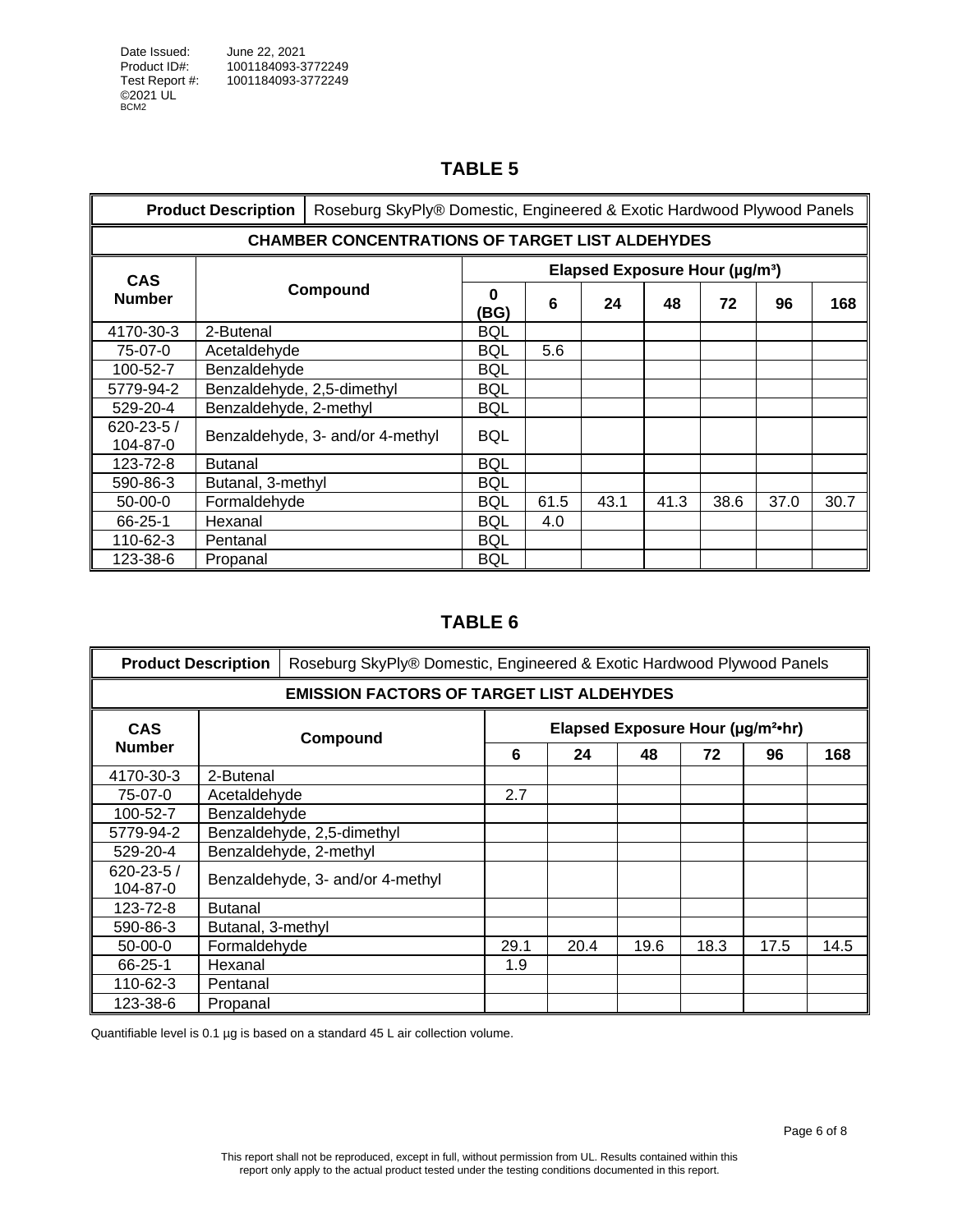#### **SUPPLEMENTAL EMISSIONS INFORMATION**

<span id="page-6-0"></span>The table below represents this product's identified chemical emissions found on certain regulatory lists. This list only provides a statement regarding possible health effects associated with this compound and not the relative risks of exposure. Proper interpretation of the risks associated with exposure to a given regulated compound requires a more detailed evaluation of toxicological activity. Certain purchasing programs may require this information be submitted.

|                             | <b>Product Description</b>          | Panels                  | Roseburg SkyPly® Domestic, Engineered & Exotic Hardwood Plywood |                                         |                  |                                    |             |            |  |  |  |
|-----------------------------|-------------------------------------|-------------------------|-----------------------------------------------------------------|-----------------------------------------|------------------|------------------------------------|-------------|------------|--|--|--|
|                             |                                     |                         |                                                                 | $\checkmark$ = FOUND IN LISTING (CLASS) |                  |                                    |             |            |  |  |  |
| <b>CAS</b><br><b>Number</b> |                                     | Compound                | <b>CAL</b><br>PROP.<br>65                                       | <b>NTP</b>                              | <b>IARC</b>      | <b>CAL</b><br><b>AIR</b><br>TOXICS | <b>CREL</b> | <b>TLV</b> |  |  |  |
| 107-98-2                    | 2-Propanol, 1-methoxy- <sup>†</sup> |                         |                                                                 |                                         |                  |                                    |             |            |  |  |  |
| 75-07-0                     | Acetaldehyde                        |                         | $\sqrt(1)$                                                      | $\sqrt{(2B)}$                           | $\sqrt{(2B)}$    | $\sqrt{(IIA)}$                     |             |            |  |  |  |
| 64-19-7                     | Acetic acid                         |                         |                                                                 |                                         |                  |                                    |             |            |  |  |  |
| $50-00-0$                   | Formaldehyde                        |                         | $\sqrt(1)$                                                      | $\sqrt{(2A)}$                           | $\checkmark$ (1) | $\checkmark$ (IIA)                 |             |            |  |  |  |
| 79-09-4                     | Propanoic acid                      |                         |                                                                 |                                         |                  |                                    |             |            |  |  |  |
| 108-88-3                    |                                     | Toluene (Methylbenzene) | $\sqrt(2)$                                                      |                                         | $\sqrt{3}$       | $\checkmark$ (IIA)                 |             |            |  |  |  |

†Denotes quantified using multipoint authentic standard curve

CAL Prop. 65: California Health and Welfare Agency, Proposition 65 Chemicals  $1 =$  known to cause cancer  $2 =$  known to cause reproductive toxicity

NTP: National Toxicology Program

2A = known to be carcinogenic to humans 2B = reasonably anticipated to be carcinogenic to humans

IARC: International Agency on Research of Cancer

- - 2B = possibly carcinogenic to humans

<span id="page-6-1"></span> $3 =$  unclassifiable as to carcinogenicity to humans

 $2A =$  probably carcinogenic to humans  $4 =$  probably not carcinogenic to humans

California Air Toxics

- I = Substances identified as Toxic Air Contaminants, known to be emitted in California, with a full set of health values reviewed by the Scientific Review Panel.
- IIA = Substances identified as Toxic Air Contaminants, known to be emitted in California, with one or more health values under development by the Office of Environmental Health Hazard Assessment for review by the Scientific Review Panel.
- IIB= Substances NOT identified as Toxic Air Contaminants, known to be emitted in California, with one or more health values under development by the Office of Environmental Health Hazard Assessment for review by the Scientific Review Panel.
- III = Substances known to be emitted in California and are NOMINATED for development of health values or additional health values.
- IVA = Substance identified as Toxic Air Contaminants, known to be emitted in California and are TO BE EVALUATED for entry into Category III.
- IVBA =Substance NOT identified as Toxic Air Contaminants, known to be emitted in California and are TO BE EVALUATED for entry into Category III.
- V = Substance identified as Toxic Air Contaminants, and NOT KNOWN TO BE EMITTED from stationary source facilities in California based on information from the AB 2588 Air Toxic "Hot Spots" Program and the California Toxic Release Inventory.
- VI = Substances identified as Toxic Air Contaminants, NOT KNOWN TO BE EMITTED from stationary source facilities in California, and are active ingredients in pesticides in California.

CREL: California Office of Environmental Health's Hazard Assessment (OEHHA), Chronic Reference Exposure Levels  $\checkmark$  = Found in Listing

#### ACGIH TLV American Conference of Governmental Industrial Hygienists Threshold Limit Values for Chemical Substances and Physical Agents.

 $\checkmark$  = Found in Listing.